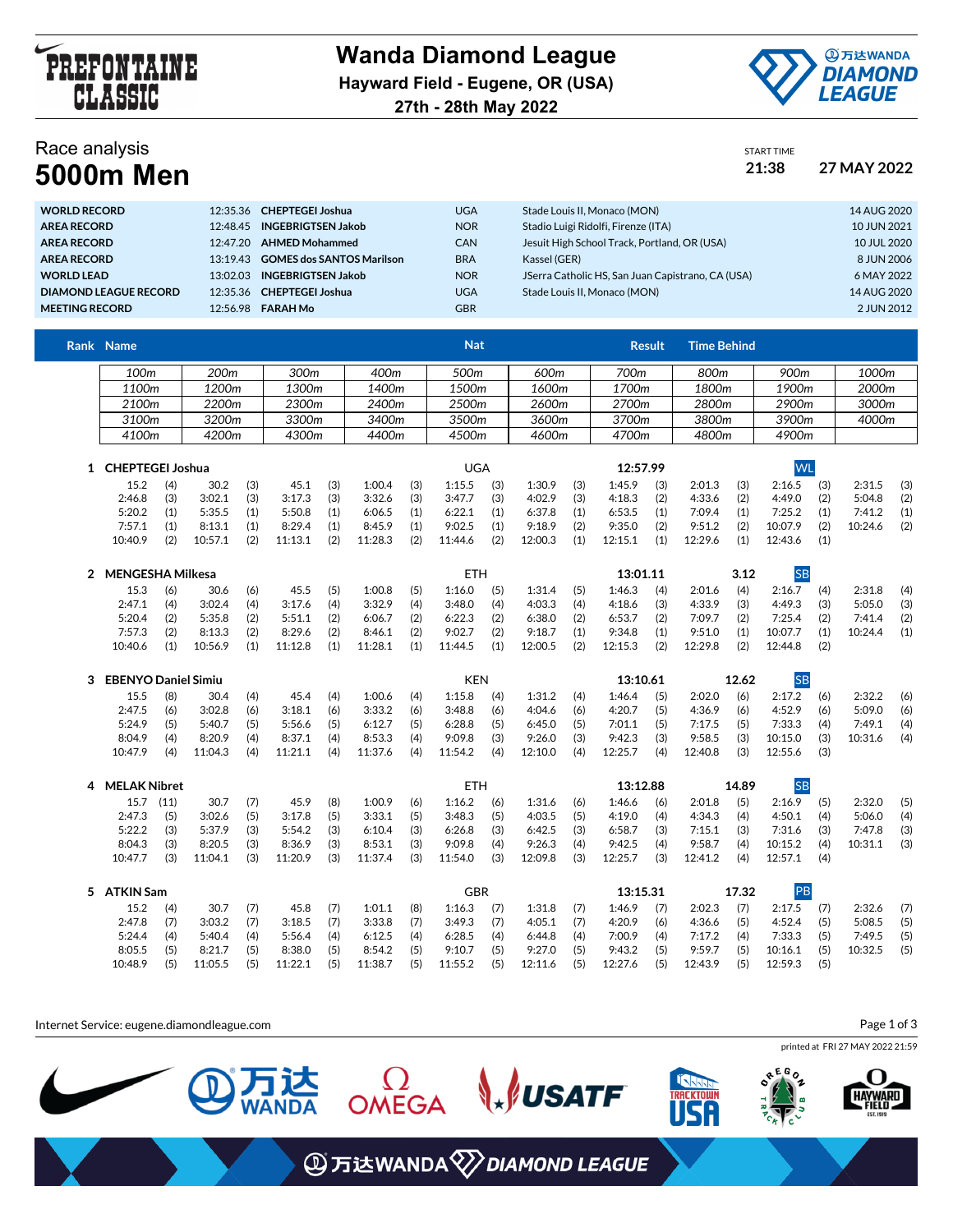



START TIME

## Race analysis **5000m Men 21:38 27 MAY 2022**

|   | Rank Name                   |      |                  |               |                 |           |                 |      | <u>Nat</u>      |      |                 |      |                 | Result     | Time Behind   |       |               |      |             |      |
|---|-----------------------------|------|------------------|---------------|-----------------|-----------|-----------------|------|-----------------|------|-----------------|------|-----------------|------------|---------------|-------|---------------|------|-------------|------|
|   | 100 <sub>m</sub>            |      | 200 <sub>m</sub> |               | 300m            |           | 400m            |      | 500m            |      | 600m            |      | 700m            |            | 800m          |       | 900m          |      | 1000m       |      |
|   | 1100m                       |      | 1200m            |               | 1300m           |           | 1400m           |      | 1500m           |      | 1600m           |      | 1700m           |            | 1800m         |       | 1900m         |      | 2000m       |      |
|   | 2100m                       |      | 2200m            |               | 2300m           |           | 2400m           |      | 2500m           |      | 2600m           |      | 2700m           |            | 2800m         |       | 2900m         |      | 3000m       |      |
|   | 3100m                       |      | 3200m            |               | 3300m           |           | 3400m           |      | 3500m           |      | 3600m           |      | 3700m           |            | 3800m         |       | 3900m         |      | 4000m       |      |
|   | 4100m                       |      | 4200m            |               | 4300m           |           | 4400m           |      | 4500m           |      | 4600m           |      | 4700m           |            | 4800m         |       | 4900m         |      |             |      |
|   |                             |      |                  |               |                 |           |                 |      |                 |      |                 |      |                 |            |               |       |               |      |             |      |
|   | 6 TALBI Zouhair             |      |                  |               |                 |           |                 |      | MAR             |      |                 |      | 13:24.21        |            |               | 26.22 | PB            |      |             |      |
|   | 15.6 (10)                   |      |                  | $31.0$ $(10)$ |                 | 46.4 (10) | 1:01.5          | (10) | $1:16.8$ (11)   |      | $1:32.4$ (11)   |      | $1:47.9$ $(11)$ |            | $2:03.2$ (11) |       | $2:18.7$ (11) |      | 2:34.2      | (11) |
|   | 2:49.8                      | (11) | 3:05.5           | (11)          | 3:21.2          | (11)      | 3:37.3          | (11) | 3:53.5          | (11) | 4:09.4          | (10) | 4:25.1          | (9)        | 4:41.0        | (8)   | 4:56.8        | (8)  | 5:13.1      | (8)  |
|   | 5:29.4                      | (6)  | 5:45.3           | (6)           | 6:01.6          | (6)       | 6:18.2          | (6)  | 6:34.3          | (6)  | 6:51.2          | (8)  | 7:08.0          | (8)        | 7:25.0        | (8)   | 7:41.6        | (8)  | 7:58.0      | (8)  |
|   | 8:14.0                      | (6)  | 8:29.9           | (6)           | 8:46.1          | (6)       | 9:02.4          | (6)  | 9:18.8          | (6)  | 9:35.3          | (6)  | 9:52.1          | (6)        | 10:09.4       | (6)   | 10:26.9       | (7)  | 10:43.9     | (8)  |
|   | 11:01.2                     | (9)  | 11:18.0          | (9)           | 11:34.7         | (9)       | 11:51.4         | (8)  | 12:07.9         | (8)  | 12:24.2         | (9)  | 12:39.4         | (6)        | 12:54.2       | (6)   | 13:09.2       | (6)  |             |      |
|   | 7 CHESEREK Edward           |      |                  |               |                 |           |                 |      | <b>KEN</b>      |      |                 |      | 13:25.19        |            |               | 27.20 |               |      |             |      |
|   | 15.4                        | (7)  | 30.8             | (9)           | 46.0            | (9)       | 1:01.2          | (9)  | 1:16.6          | (9)  | 1:32.0          | (9)  | 1:47.1          | (8)        | 2:02.5        | (8)   | 2:17.8        | (8)  | 2:32.9      | (8)  |
|   | 2:48.2                      | (8)  | 3:03.7           | (8)           | 3:19.6          | (8)       | 3:35.6          | (8)  | 3:51.9          | (8)  | 4:08.4          | (8)  | 4:25.0          | (8)        | 4:41.2        | (9)   | 4:57.1        | (9)  | 5:13.3      | (9)  |
|   | 5:29.7                      | (7)  | 5:45.6           | (7)           | 6:01.8          | (7)       | 6:18.4          | (7)  | 6:34.6          | (7)  | 6:51.0          | (6)  | 7:07.7          | (6)        | 7:24.8        | (7)   | 7:41.4        | (7)  | 7:57.9      | (7)  |
|   | 8:14.6                      | (9)  | 8:30.8           | (8)           | 8:47.0          | (8)       | 9:03.4          | (8)  | 9:20.0          | (8)  | 9:36.6          | (8)  | 9:53.2          | (8)        | 10:09.9       | (8)   | 10:26.9       | (7)  | 10:43.8     | (7)  |
|   | 11:00.9                     | (7)  | 11:17.6          | (8)           | 11:34.6         | (8)       | 11:51.5         | (9)  | 12:08.1         | (9)  | 12:24.1         | (8)  | 12:40.0         | (9)        | 12:55.6       | (9)   | 13:10.8       | (9)  |             |      |
| 8 | <b>OUKHELFEN Abdessamad</b> |      |                  |               |                 |           |                 |      | ESP             |      |                 |      | 13:25.33        |            |               | 27.34 | <b>SB</b>     |      |             |      |
|   | 15.9 (12)                   |      | 31.5             | (14)          |                 | 47.2 (14) | 1:02.3          | (14) | $1:18.0$ (14)   |      | 1:33.9          | (14) | $1:49.7$ $(14)$ |            | $2:05.7$ (14) |       | $2:21.6$ (14) |      | 2:37.5      | (14) |
|   | $2:53.5$ (14)               |      | 3:09.2           | (12)          | 3:24.8          | (12)      | 3:40.5          | (12) | 3:56.1          | (12) | 4:11.9          | (12) | 4:27.6          | (11)       | 4:43.4        | (11)  | 4:59.3        | (11) | 5:15.2      | (11) |
|   | 5:31.2                      | (9)  | 5:47.3           | (9)           | 6:03.5          | (9)       | 6:19.8          | (9)  | 6:35.8          | (9)  | 6:52.2          | (9)  | 7:08.6          | (9)        | 7:25.2        | (9)   | 7:41.8        | (9)  | 7:58.3      | (9)  |
|   | 8:14.5                      | (8)  | 8:31.0           | (9)           | 8:47.2          | (9)       | 9:03.6          | (9)  | 9:20.2          | (9)  | 9:36.7          | (9)  | 9:53.4          | (9)        | 10:10.0       | (9)   | 10:27.1       | (9)  | 10:43.9     | (8)  |
|   | 11:01.1                     | (8)  | 11:17.5          | (7)           | 11:34.3         | (7)       | 11:51.0         | (6)  | 12:07.2         | (6)  | 12:23.5         | (6)  | 12:39.6         | (7)        | 12:55.1       | (7)   | 13:10.3       | (7)  |             |      |
| 9 | <b>LOMUKET Mark Owon</b>    |      |                  |               |                 |           |                 |      | <b>KEN</b>      |      |                 |      | 13:25.82        |            |               | 27.83 | <b>SB</b>     |      |             |      |
|   | $16.0$ $(14)$               |      | 31.2             | (12)          | 46.5            | (11)      | 1:01.5          | (11) | 1:16.8          | (10) | $1:32.2$ (10)   |      | 1:47.6          | (10)       | 2:03.0        | (10)  | $2:18.5$ (10) |      | 2:34.0      | (10) |
|   | 2:49.6                      | (10) | 3:05.4           | (10)          | $3:21.1$ (10)   |           | 3:36.9          | (9)  | 3:53.1          | (9)  | 4:09.5          | (11) | 4:25.5          | (10)       | 4:41.4        | (10)  | 4:57.5        | (10) | 5:13.7      | (10) |
|   | 5:29.8                      | (8)  | 5:45.9           | (8)           | 6:02.2          | (8)       | 6:18.8          | (8)  | 6:34.9          | (8)  | 6:51.2          | (7)  | 7:07.8          | (7)        | 7:24.6        | (6)   | 7:41.1        | (6)  | 7:57.7      | (6)  |
|   | 8:14.3                      | (7)  | 8:30.5           | (7)           | 8:46.8          | (7)       | 9:03.2          | (7)  | 9:19.7          | (7)  | 9:36.4          | (7)  | 9:52.9          | (7)        | 10:09.6       | (7)   | 10:26.7       | (6)  | 10:43.7     | (6)  |
|   | 11:00.6                     | (6)  | 11:17.4          | (6)           | 11:34.2         | (6)       | 11:51.2         | (7)  | 12:07.5         | (7)  | 12:23.8         | (7)  | 12:39.7         | (8)        | 12:55.4       | (8)   | 13:10.6       | (8)  |             |      |
|   | 10 FERLIC Mason             |      |                  |               |                 |           |                 |      | <b>USA</b>      |      |                 |      | 13:48.79        |            |               | 50.80 | <b>SB</b>     |      |             |      |
|   | 15.9                        | (12) | 31.3             | (13)          | 46.9            | (13)      | $1:02.1$ $(13)$ |      | 1:17.8          | (13) | $1:33.6$ (13)   |      | $1:49.5$ (13)   |            | 2:05.5        | (13)  | $2:21.4$ (13) |      | 2:37.3      | (13) |
|   | $2:53.3$ $(12)$             |      | 3:09.4           | (13)          | 3:25.1          | (13)      | 3:40.9          | (13) | 3:56.9          | (13) | 4:13.0          | (13) | 4:29.1          | (12)       | 4:45.2        | (12)  | $5:01.5$ (12) |      | 5:17.9      | (12) |
|   | $5:34.4$ (10)               |      | 5:50.8           | (10)          | 6:07.4          | (10)      | 6:24.3          | (10) | 6:40.9          | (10) | 6:57.6          | (10) | 7:14.4          | (10)       | 7:31.2        | (10)  | 7:48.0        | (10) | 8:05.0      | (10) |
|   | 8:21.8                      | (10) | 8:38.9           | (10)          | 8:55.7          | (10)      | 9:12.8          | (10) | 9:30.0          | (10) | $9:47.1$ (10)   |      | 10:04.4         | (10)       | 10:21.6       | (10)  | 10:39.0       | (10) | 10:56.5     | (10) |
|   | $11:13.9$ (10)              |      | 11:31.3          | (10)          | 11:48.8         | (10)      | 12:06.5 (10)    |      | 12:23.5         | (10) | 12:40.9 (10)    |      | 12:58.1 (10)    |            | 13:15.5 (10)  |       | 13:32.3 (10)  |      |             |      |
|   | <b>MEAD Hassan</b>          |      |                  |               |                 |           |                 |      | <b>USA</b>      |      |                 |      |                 | <b>DNF</b> |               |       |               |      |             |      |
|   | 15.6                        | (9)  | 31.1             | (11)          | 46.7            | (12)      | 1:01.9          | (12) | 1:17.6          | (12) | $1:33.4$ (12)   |      | $1:49.3$ (12)   |            | 2:05.3        | (12)  | $2:21.1$ (12) |      | 2:37.1      | (12) |
|   | 2:53.4                      | (13) | 3:09.7           | (14)          | 3:25.6          | (14)      | 3:41.6          | (14) | 3:57.7          | (14) | $4:14.1$ $(14)$ |      | $4:30.4$ $(13)$ |            | 4:46.9        | (13)  | $5:03.5$ (13) |      | 5:20.3      | (13) |
|   | $5:36.8$ (11)               |      | $5:53.5$ $(11)$  |               | $6:10.1$ $(11)$ |           | $6:27.1$ $(11)$ |      | $6:43.9$ $(11)$ |      | $7:00.8$ $(11)$ |      | $7:18.1$ (11)   |            | $7:35.2$ (11) |       | $7:52.0$ (11) |      | 8:09.0 (11) |      |
|   |                             |      |                  |               |                 |           |                 |      |                 |      |                 |      |                 |            |               |       |               |      |             |      |

Internet Service: eugene.diamondleague.com

Page 2 of 3